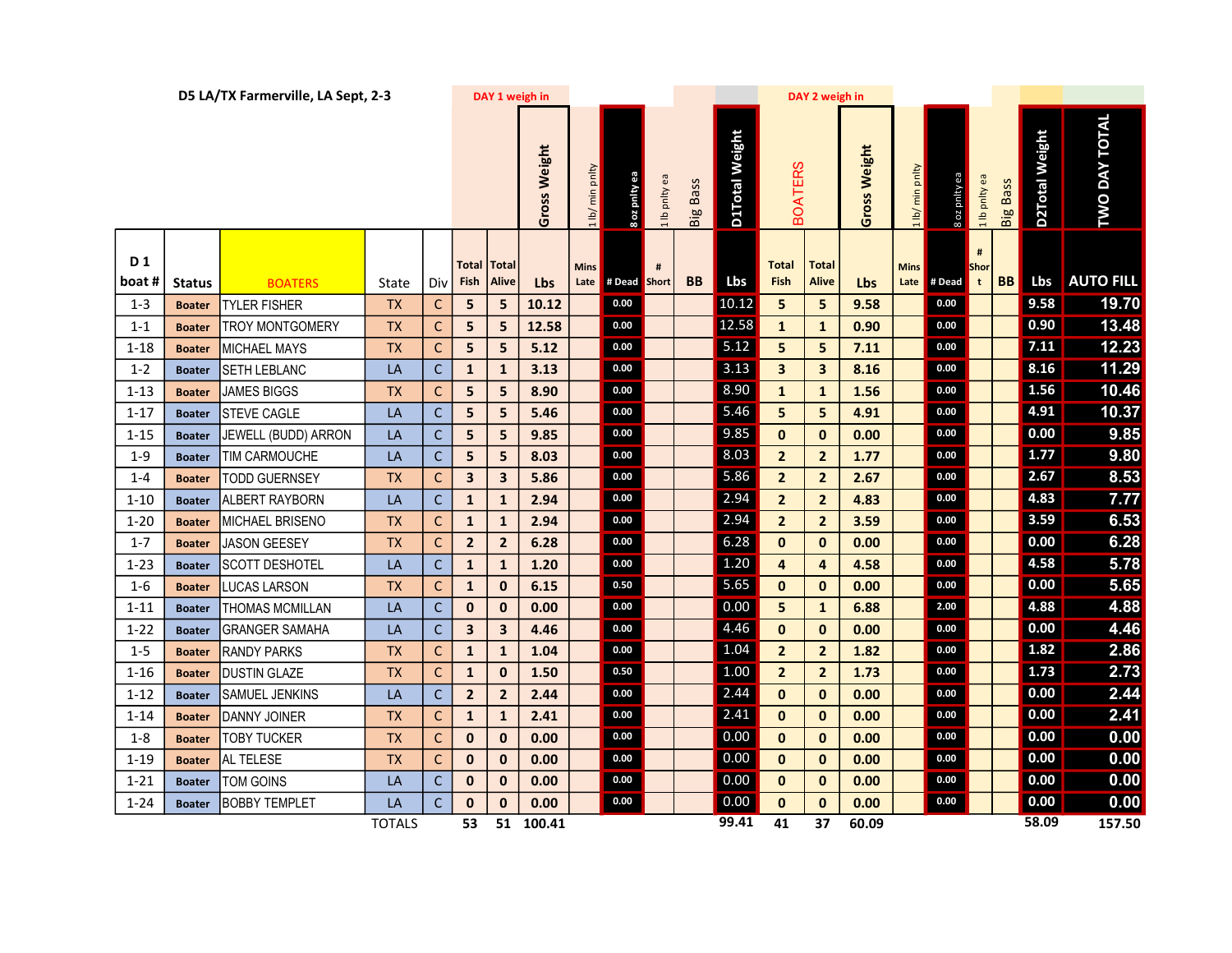|          |               | <b>STATE PRIDE</b>     |           |              |  |       |  |                   |       |      |  |
|----------|---------------|------------------------|-----------|--------------|--|-------|--|-------------------|-------|------|--|
|          |               | TOP 4 each state       |           |              |  | Total |  | <b>TEAM TOTAL</b> |       |      |  |
| $1 - 10$ | <b>Boater</b> | <b>ALBERT RAYBORN</b>  | <b>LA</b> | $\mathsf{C}$ |  | 7.77  |  |                   |       |      |  |
| $1 - 11$ | <b>Boater</b> | <b>THOMAS MCMILLAN</b> | <b>LA</b> | C.           |  | 4.88  |  |                   |       |      |  |
| $1 - 21$ | <b>Boater</b> | <b>TOM GOINS</b>       | LA        | C.           |  | 0.00  |  |                   |       |      |  |
| $1 - 17$ | <b>Boater</b> | <b>STEVE CAGLE</b>     | <b>LA</b> | C.           |  | 10.37 |  |                   | 23.02 | 25.7 |  |
| $1 - 6$  | <b>Boater</b> | <b>LUCAS LARSON</b>    | <b>TX</b> | ~<br>U       |  | 5.65  |  |                   |       |      |  |
| $1 - 7$  | <b>Boater</b> | JASON GEESEY           | <b>TX</b> | $\sim$<br>U  |  | 6.28  |  |                   |       |      |  |
| $1 - 16$ | <b>Boater</b> | <b>IDUSTIN GLAZE</b>   | <b>TX</b> | $\sim$<br>U  |  | 2.73  |  |                   |       |      |  |
| $1 - 18$ | <b>Boater</b> | <b>MICHAEL MAYS</b>    | <b>TX</b> | $\sim$<br>U  |  | 12.23 |  |                   | 26.89 | 9.25 |  |
|          |               |                        |           |              |  |       |  |                   |       |      |  |
|          |               |                        |           |              |  |       |  |                   |       |      |  |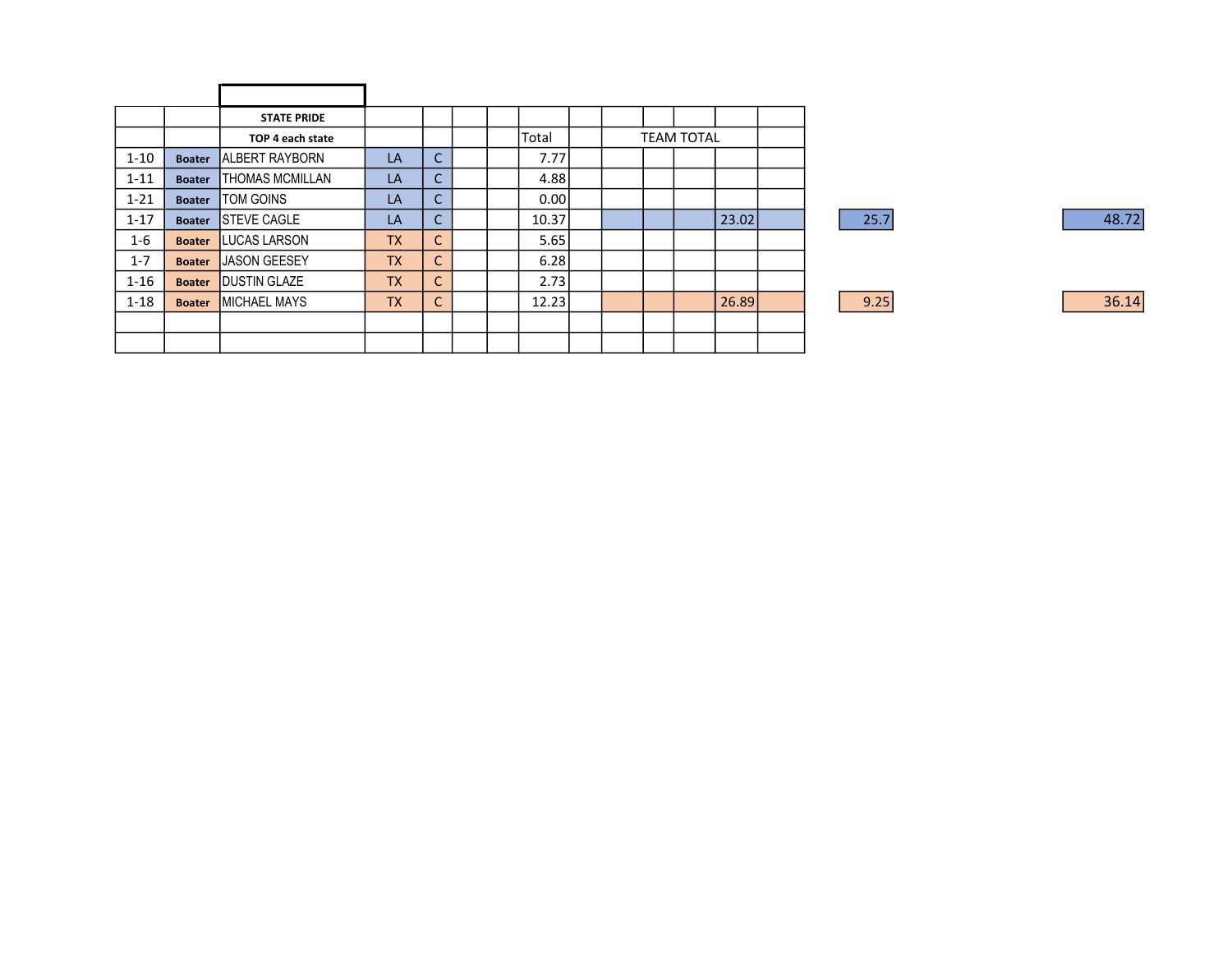| D5 LA/TX Farmerville, LA Sept, 2-3 |          |                 |                                |           |              |                |                         | DAY 1 weigh in |                 |               |             |                   |                            | DAY 2 weigh in    |                |                 |                  |               |             |                 |                |                      |  |  |
|------------------------------------|----------|-----------------|--------------------------------|-----------|--------------|----------------|-------------------------|----------------|-----------------|---------------|-------------|-------------------|----------------------------|-------------------|----------------|-----------------|------------------|---------------|-------------|-----------------|----------------|----------------------|--|--|
|                                    |          |                 |                                |           |              |                | -Anglers<br>පි          |                | 1 lb/ min pnlty | s oz pnlty ea | Ib pnity ea | <b>Big Bass</b>   | D1 Total Weight            | Co-Anglers        |                | Weight<br>Gross | lb/ min pnlty    | 8 oz pnity ea | Ib pnity ea | <b>Big Bass</b> | D2Total Weight | <b>TWO DAY TOTAL</b> |  |  |
| D1 Boat#                           | D2Boat#  | Status          | <b>CO-ANGLERS</b>              | State     | $\tilde{a}$  | Fish<br>Total  | Alive<br>Total          | Gross<br>Зq    | Viins Late      | #Dead         | #Short      | ${\bf B} {\bf B}$ | $\overline{\mathsf{labs}}$ | <b>Total Fish</b> | Alive<br>Total | <u>a</u>        | <b>Ains Late</b> | #Dead         | #Short      | BB              | Lbs            | <b>AUTO FILL</b>     |  |  |
| $1 - 6$                            | $1 - 14$ | <b>CoAngler</b> | LUKAS HERRING                  | LA        | $\mathsf C$  | $\overline{2}$ | $\overline{2}$          | 2.64           |                 | 0.00          |             |                   | 2.64                       | $\overline{3}$    | $\overline{2}$ | 13.43           |                  | 0.50          |             |                 | 12.93          | 15.57                |  |  |
| $1 - 8$                            | $1 - 3$  |                 | CoAngler GREG SHELTON          | LA        | $\mathsf C$  | $\overline{2}$ | $\mathbf{2}$            | 2.74           |                 | 0.00          |             |                   | 2.74                       | $\overline{3}$    | 3              | 5.06            |                  | 0.00          |             |                 | 5.06           | 7.80                 |  |  |
| $1 - 17$                           | $1 - 24$ | <b>CoAngler</b> | JARRETT ROBERTSON              | <b>TX</b> | $\mathsf{C}$ | 3              | $\mathbf{3}$            | 3.03           |                 | 0.00          |             |                   | 3.03                       | $\overline{2}$    | $\overline{2}$ | 4.13            |                  | 0.00          |             |                 | 4.13           | 7.16                 |  |  |
| $1 - 19$                           | $1 - 22$ | <b>CoAngler</b> | <b>BILL GIFT</b>               | <b>TX</b> | $\mathsf{C}$ | $\mathbf{1}$   | $\mathbf{1}$            | 1.19           |                 | 0.00          |             |                   | 1.19                       | $\mathbf{3}$      | 3              | 5.95            |                  | 0.00          |             |                 | 5.95           | 7.14                 |  |  |
| $1 - 12$                           | $1 - 1$  | <b>CoAngler</b> | <b>PETER HART</b>              | <b>TX</b> | $\mathsf{C}$ | $\overline{2}$ | $\overline{2}$          | 3.40           |                 | 0.00          |             |                   | 3.40                       | $\overline{2}$    | $\overline{2}$ | 3.45            |                  | 0.00          |             |                 | 3.45           | 6.85                 |  |  |
| $1 - 3$                            | $1 - 4$  |                 | CoAngler ROBERT MASSEY         | LA        | $\mathsf C$  | $\pmb{4}$      | $\pmb{4}$               | 5.51           |                 | 0.00          |             |                   | 5.51                       | $\mathbf{1}$      | $\mathbf{1}$   | 0.95            |                  | 0.00          |             |                 | 0.95           | 6.46                 |  |  |
| $1-10$                             | $1 - 17$ |                 | <b>CoAngler JOHN WALKER</b>    | <b>TX</b> | $\mathsf{C}$ | $\overline{2}$ | $\overline{2}$          | 2.12           |                 | 0.00          |             |                   | 2.12                       | $\overline{2}$    | $\overline{2}$ | 4.07            |                  | 0.00          |             |                 | 4.07           | 6.19                 |  |  |
| $1 - 23$                           | $1 - 21$ |                 | <b>CoAngler</b> DUANE CRENSHAW | <b>TX</b> | $\mathsf C$  | $\overline{2}$ | $\overline{2}$          | 3.98           |                 | 0.00          |             |                   | 3.98                       | $\mathbf{1}$      | $\mathbf{1}$   | 1.41            |                  | 0.00          |             |                 | 1.41           | 5.39                 |  |  |
| $1 - 15$                           | $1 - 2$  | <b>CoAngler</b> | <b>TRENT SMITH</b>             | <b>TX</b> | $\mathsf{C}$ | 4              | 4                       | 4.35           |                 | 0.00          |             |                   | 4.35                       | $\mathbf{1}$      | $\mathbf{1}$   | 0.92            |                  | 0.00          |             |                 | 0.92           | 5.27                 |  |  |
| $1 - 20$                           | $1 - 6$  | <b>CoAngler</b> | <b>CHAD PODY</b>               | LA        | $\mathsf C$  | $\mathbf 1$    | $\mathbf 1$             | 1.27           |                 | 0.00          |             |                   | 1.27                       | $\overline{4}$    | $\overline{3}$ | 4.44            |                  | 0.50          |             |                 | 3.94           | 5.21                 |  |  |
| $1 - 21$                           | $1 - 10$ | <b>CoAngler</b> | <b>MIKE PACE</b>               | <b>TX</b> | $\mathsf{C}$ | $\mathbf{1}$   | $\mathbf{1}$            | 1.01           |                 | 0.00          |             |                   | 1.01                       | $\mathbf{3}$      | 3              | 4.09            |                  | 0.00          |             |                 | 4.09           | 5.10                 |  |  |
| $1 - 14$                           | $1 - 8$  | <b>CoAngler</b> | <b>BRANDON THRASH</b>          | LA        | $\mathsf{C}$ | $\mathbf{1}$   | $\mathbf{1}$            | 3.04           |                 | 0.00          |             |                   | 3.04                       | $\mathbf{1}$      | $\mathbf{1}$   | 1.88            |                  | 0.00          |             |                 | 1.88           | 4.92                 |  |  |
| $1 - 9$                            | $1 - 11$ | <b>CoAngler</b> | COLE SLAUGHTER                 | <b>TX</b> | $\mathsf C$  | 4              | $\overline{\mathbf{3}}$ | 4.56           |                 | 0.50          |             |                   | 4.06                       | $\mathbf{0}$      | $\mathbf 0$    | 0.00            |                  | 0.00          |             |                 | 0.00           | 4.06                 |  |  |
| $1 - 2$                            | $1 - 19$ | <b>CoAngler</b> | <b>DANNY HAIRSTON</b>          | <b>TX</b> | $\mathsf{C}$ | 0              | $\mathbf 0$             | 0.00           |                 | 0.00          |             |                   | 0.00                       | $\mathbf{1}$      | $\mathbf{1}$   | 3.42            |                  | 0.00          |             |                 | 3.42           | 3.42                 |  |  |
| $1 - 18$                           | $1 - 13$ | <b>CoAngler</b> | MURRAY AARON                   | LA        | $\mathsf{C}$ | $\mathbf 0$    | $\mathbf 0$             | 0.00           |                 | 0.00          |             |                   | 0.00                       | $\mathbf{3}$      | 3              | 2.72            |                  | 0.00          |             |                 | 2.72           | 2.72                 |  |  |
| $1 - 22$                           | $1 - 12$ | <b>CoAngler</b> | <b>TOM ENLOE</b>               | <b>TX</b> | $\mathsf{C}$ | $\overline{2}$ | $\overline{2}$          | 2.58           |                 | 0.00          |             |                   | 2.58                       | $\overline{0}$    | $\mathbf 0$    | 0.00            |                  | 0.00          |             |                 | 0.00           | 2.58                 |  |  |
| $1 - 24$                           | $1 - 23$ | <b>CoAngler</b> | CHRIS MARCAVAGE                | <b>TX</b> | $\mathsf{C}$ | $\pmb{0}$      | $\pmb{0}$               | 0.00           |                 | 0.00          |             |                   | 0.00                       | $\mathbf{1}$      | $\mathbf{1}$   | 2.34            |                  | 0.00          |             |                 | 2.34           | 2.34                 |  |  |
| $1 - 1$                            | $1 - 16$ |                 | CoAngler BILLY PHIPPS          | LA        | $\mathsf C$  | ${\bf 1}$      | $\mathbf 1$             | 2.12           |                 | 0.00          |             |                   | 2.12                       | $\mathbf{0}$      | $\mathbf 0$    | 0.00            |                  | 0.00          |             |                 | 0.00           | 2.12                 |  |  |
| $1 - 5$                            | $1 - 18$ |                 | CoAngler RAYMOND SHOOK         | LA        | $\mathsf C$  | $\mathbf{1}$   | $\mathbf 1$             | 1.74           |                 | 0.00          |             |                   | 1.74                       | $\mathbf{O}$      | $\mathbf 0$    | 0.00            |                  | 0.00          |             |                 | 0.00           | 1.74                 |  |  |
| $1 - 13$                           | $1 - 7$  |                 | CoAngler ROBERT GEORGE         | LA        | $\mathsf{C}$ | $\mathbf{1}$   | $\mathbf{1}$            | 1.36           |                 | 0.00          |             |                   | 1.36                       | $\mathbf{0}$      | $\mathbf 0$    | 0.00            |                  | 0.00          |             |                 | 0.00           | 1.36                 |  |  |
| $1 - 4$                            | $1 - 20$ | <b>CoAngler</b> | <b>HUGH CORBAN</b>             | LA        | $\mathsf{C}$ | $\mathbf 0$    | $\mathbf 0$             | 0.00           |                 | 0.00          |             |                   | 0.00                       | $\mathbf{1}$      | $\mathbf{1}$   | 1.21            |                  | 0.00          |             |                 | 1.21           | 1.21                 |  |  |
| $1 - 11$                           | $1 - 9$  |                 | CoAngler JOSE RAMOS            | <b>TX</b> | $\mathsf{C}$ | $\mathbf{1}$   | $\mathbf{1}$            | 0.91           |                 | 0.00          |             |                   | 0.91                       | $\overline{0}$    | $\mathbf{0}$   | 0.00            |                  | 0.00          |             |                 | 0.00           | 0.91                 |  |  |
| $1 - 7$                            | $1 - 5$  | CoAngler        | JUSTIN BAILEY                  | LA        | $\mathsf{C}$ | 0              | $\mathbf 0$             | 0.00           |                 | 0.00          |             |                   | 0.00                       | $\mathbf{0}$      | $\mathbf 0$    | 0.00            |                  | 0.00          |             |                 | 0.00           | 0.00                 |  |  |
| $1 - 16$                           | $1 - 15$ | <b>CoAngler</b> | <b>DERRIK RILEY</b>            | <b>TX</b> | $\mathsf{C}$ | $\bf{0}$       | $\mathbf 0$             | 0.00           |                 | 0.00          |             |                   | 0.00                       | $\mathbf{0}$      | $\mathbf{0}$   | 0.00            |                  | 0.00          |             |                 | 0.00           | 0.00                 |  |  |
|                                    |          |                 | TOP 4 each state               |           |              | 35             | 34                      | 47.55          | 0               | 0.50          |             |                   | 47.05                      | 32                | 30             | 59.47           |                  | 1.00          |             |                 | 58.47          | 105.52               |  |  |